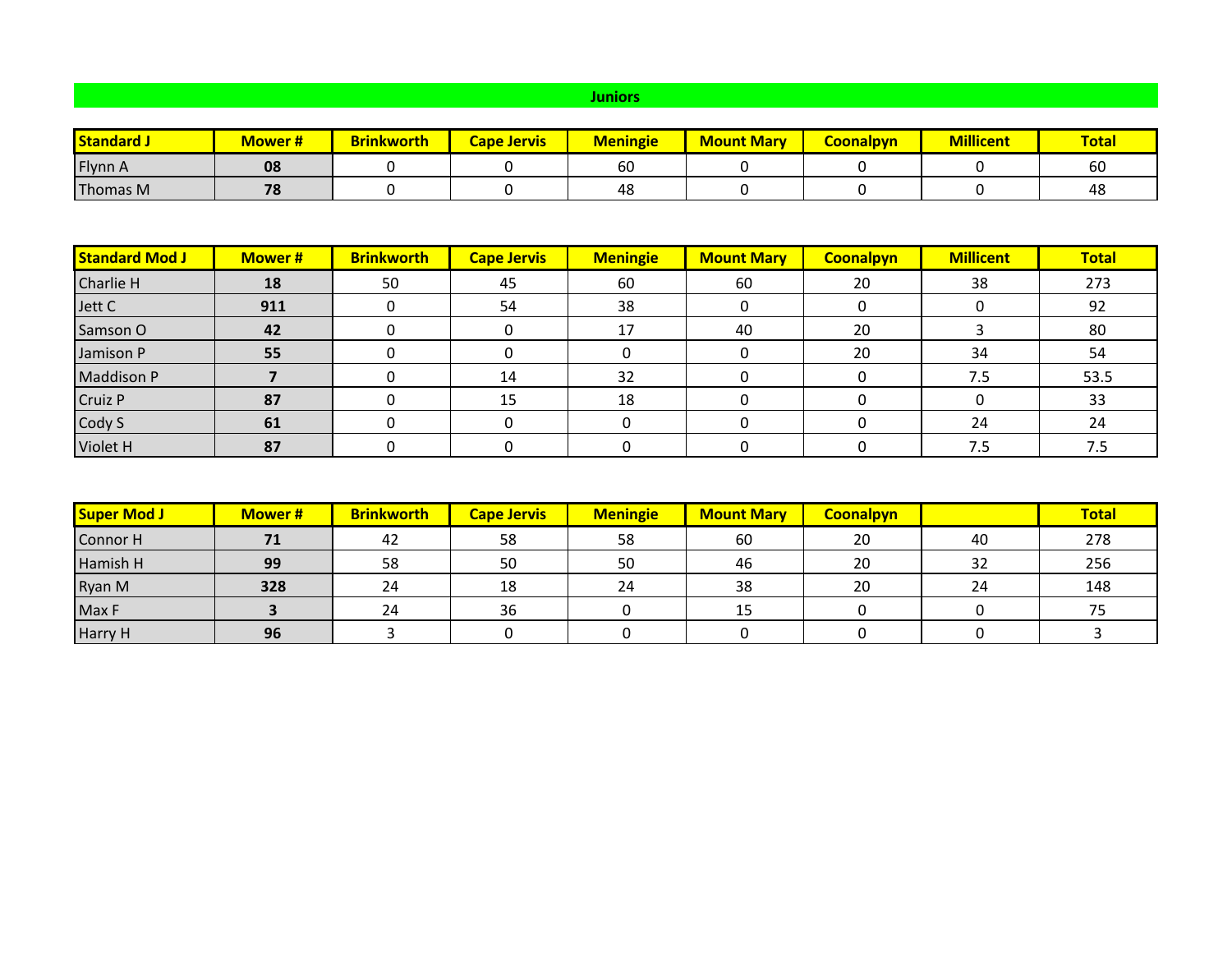## **Seniors**

| <b>Standard</b> | <b>Mower#</b> | <b>Brinkworth</b> | <b>Cape Jervis</b> | <b>Meningie</b> | <b>Mount Mary</b> | <b>Coonalpyn</b> | <b>Millicent</b> | <b>Total</b> |
|-----------------|---------------|-------------------|--------------------|-----------------|-------------------|------------------|------------------|--------------|
| <b>Kelvin K</b> | 05            |                   |                    | 50              | 60                | 20               |                  | 130          |
| Neil A          | 08            |                   |                    | 58              |                   |                  |                  | 58           |

| <b>Standard Mod</b> | <b>Mower#</b> | <b>Brinkworth</b> | <b>Cape Jervis</b> | <b>Meningie</b> | <b>Mount Mary</b> | <b>Coonalpyn</b> | <b>Millicent</b> | <b>Total</b> |
|---------------------|---------------|-------------------|--------------------|-----------------|-------------------|------------------|------------------|--------------|
| <b>Gary H</b>       | 17            | 52                | 19                 | 25              | 50                | 20               | 26               | 192          |
| Chris S             | 16            | 24                | 34                 | 26              | 41                | 20               | 28               | 173          |
| Peter v d B         | 70            | 15                | 28                 | 36              | 50                | 20               | 15               | 164          |
| Ryan S              | 47            | 51                | 27.5               | 44              | 0                 | 20               | $\mathbf 0$      | 142.5        |
| Jasmine R           | 23            | $\mathbf 0$       | 6.5                | 29              | 9.5               | 20               | 7                | 72           |
| Mark B              | 53            | 0                 | 51                 | 0               | 0                 | 0                | 0                | 51           |
| Deb H               | 74            | 12.5              | $\overline{2}$     | 3.5             | 3.5               | 20               | 0                | 41.5         |
| John B              | 23            | 14                | 0                  | 0               | $\mathbf 0$       | 20               | 2.5              | 36.5         |
| Nick G              | 10            | $\mathbf 0$       | 0                  | 0               | 13                | 20               | 0                | 33           |
| Abbey S             | 11            | 0                 | 0                  | 0.5             | 1                 | 20               | 0                | 21.5         |
| Tyson J             | 51            | $\Omega$          | 0                  | 0               | 0                 | 20               | 0                | 20           |
| Orlando G           | 133           | 0                 | $\mathbf 0$        | 18              | 0                 | 0                | 0                | 18           |
| <b>Haley S</b>      | 28            | 0                 | 0                  | 1               | 0                 | 0                | 7                | 8            |
| Tyson J             | 51            | $\Omega$          | $\Omega$           | 0               | 3                 | 0                | $\Omega$         | 3            |
| <b>Kelvin K</b>     | 05            | 0                 | 0                  | 0               | 0                 | 0                | $\pmb{0}$        | 0            |

| <b>Standard Ultimate</b> | Mower # | <b>Brinkworth</b> | Cape Jervis | <b>Meningie</b> | <b>Mount Mary</b> | Coonalpyn           | <b>Millicent</b> | <b>Total</b> |
|--------------------------|---------|-------------------|-------------|-----------------|-------------------|---------------------|------------------|--------------|
| Mark K                   | 86      |                   |             | EΛ<br>οU        | τ∩<br>υc          | $\sim$ $\sim$<br>ZU | 30               | 150          |
| William O                |         |                   |             | 34              |                   |                     |                  | ىر           |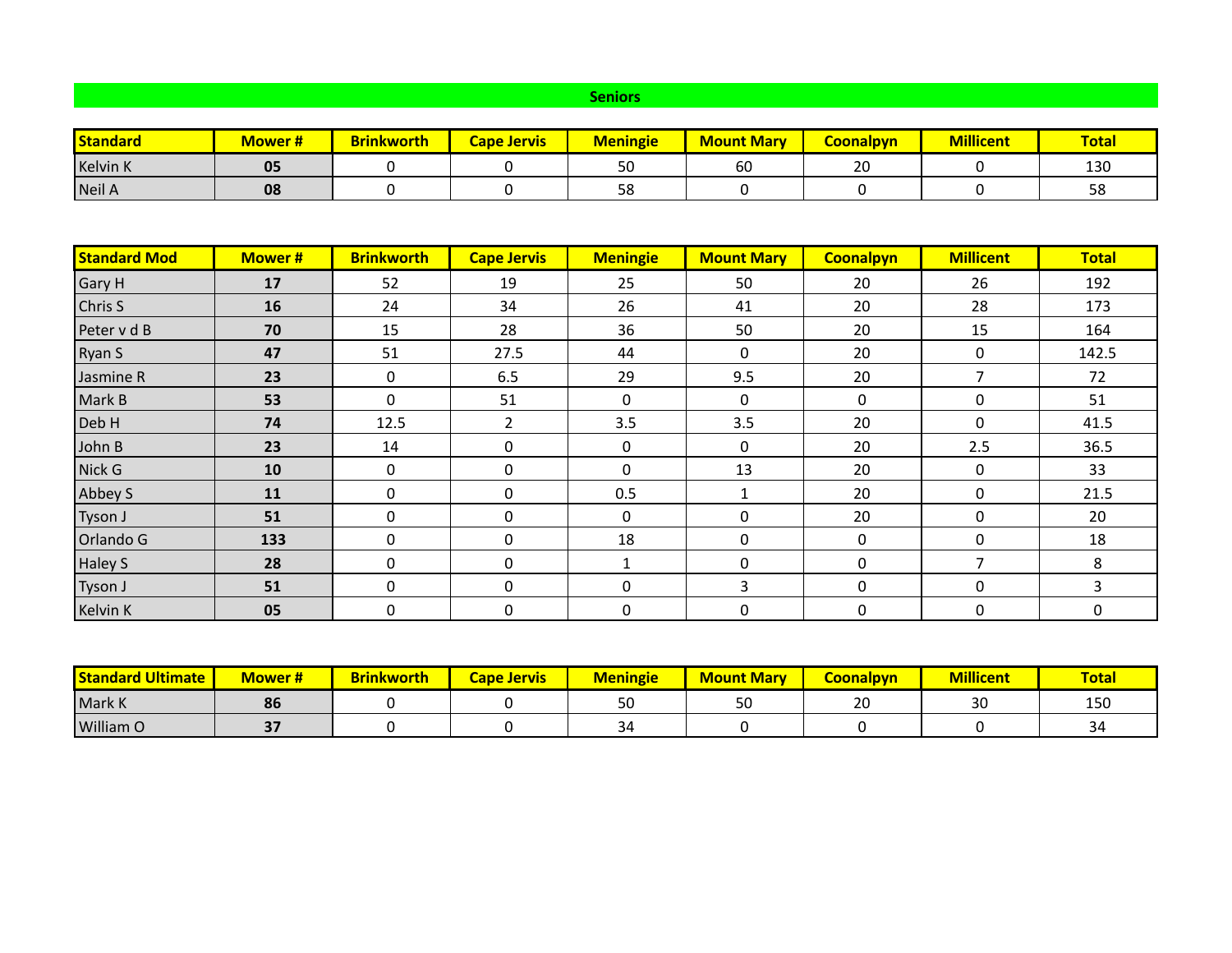| Super Mod C    | <b>Mower#</b> | <b>Brinkworth</b> | <b>Cape Jervis</b> | <b>Meningie</b> | <b>Mount Mary</b> | <b>Coonalpyn</b> | <b>Millicent</b> | <b>Total</b> |
|----------------|---------------|-------------------|--------------------|-----------------|-------------------|------------------|------------------|--------------|
| Daniel R       | 17            | 50                | 30                 | 20              | 30                |                  |                  | 130          |
| Simon R        | 17            |                   |                    | 20              | 30                |                  | 30               | 80           |
| Chris R        | 66            |                   | 46                 |                 |                   |                  |                  | 46           |
| <b>Blake H</b> | 42            |                   | 39                 |                 |                   |                  |                  | 39           |
| Leonard C      | 000           |                   |                    | 36              |                   |                  |                  | 36           |
| Jakke M        |               | 16                |                    |                 |                   |                  |                  | 16           |
| <b>Greg G</b>  |               | 10                |                    |                 |                   |                  |                  | 10           |
| Matt M         | 420           |                   |                    |                 |                   |                  |                  |              |

| <b>Super Mod B</b> | <b>Mower#</b> | <b>Brinkworth</b> | <b>Cape Jervis</b> | <b>Meningie</b> | <b>Mount Mary</b> | <b>Coonalpyn</b> | <b>Millicent</b> | <b>Total</b> |
|--------------------|---------------|-------------------|--------------------|-----------------|-------------------|------------------|------------------|--------------|
| <b>Steve S</b>     | 38            | 44                | 54                 | 40              | 37                | 20               | 20               | 215          |
| Justin J           | 10            | 19                | 42                 | 43              | 22                | 20               | 18               | 164          |
| Sarah R            | 12            | 56                | 26                 | 10              | 16                | 20               | 19               | 147          |
| Ash H              | 33            | 43                | 16                 | 40              | 47                | 0                | 0                | 146          |
| Luke R             | 86            | $\mathbf 0$       | 36                 | 54              | $\mathbf 0$       | 0                | 21               | 111          |
| Luke K             | 200           | $\Omega$          | 30                 | 31              | 28                | 20               | 0                | 109          |
| Freshy H           | 94            | 13                | 30                 | 19              | 25                | $\mathbf 0$      | 16               | 103          |
| Daniel P           | 31            | $\mathbf 0$       | 0                  | 21              | 42                | 20               | 8                | 91           |
| Ben R              | 25            | 25                | 34                 | 17.5            | 0                 | $\mathbf 0$      | 0                | 76.5         |
| Daniel I           | 91            | 20                | 0                  | 15              | 0                 | 20               | 14               | 69           |
| Peter M            | 100           | $\mathbf 0$       | 0                  | 42              | 0                 | 0                | 0                | 42           |
| Mark K             | 27            | $\mathbf 0$       | 0                  | 0               | 0                 | 20               | 22               | 42           |
| Freshy H           | 10            | 13                | 0                  | 0               | 0                 | 20               | 0                | 33           |
| <b>Blake H</b>     | 43            | 0                 | 8                  | 0               | 0                 | $\mathbf 0$      | $\mathbf 0$      | 8            |
| <b>Harley N</b>    | 9             | 0                 | $\mathbf 0$        | 5               | 0                 | $\mathbf 0$      | $\boldsymbol{0}$ | 5            |